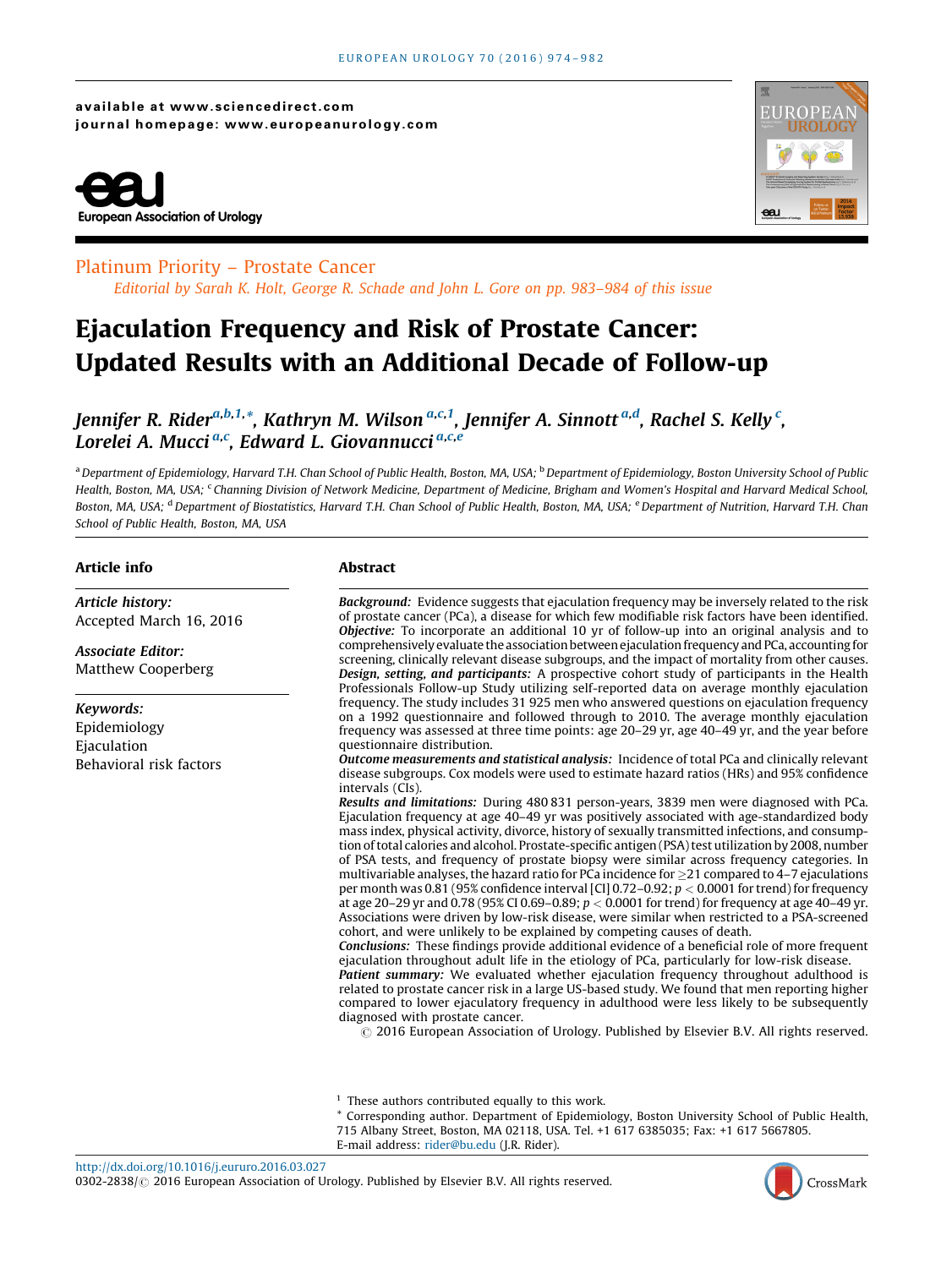# 1. Introduction

Prostate cancer (PCa) accounts for approximately 15% of all new cancer diagnoses among men worldwide, and the burden of disease continues to increase globally [\[1\].](#page-8-0) While diet and physical activity may provide some promise for secondary prevention [\[2–5\],](#page-8-0) there are no evidence-based recommendations to offer healthy adult men to reduce PCa risk. The few established disease risk factors—age, race, family history, and germline polymorphisms—are not modifiable [\[6\].](#page-8-0)

Sexual behaviors represent potential modifiable risk factors and may influence PCa development through a variety of specific mechanisms. One biological mechanism involves prostatic accumulation of potentially carcinogenic secretions, which may create more opportunity for PCa development, sometimes referred to as the prostate stagnation hypothesis [\[7,8\].](#page-8-0) On the basis of this premise, a prospective report from the Health Professionals Follow-up Study (HPFS) cohort published in 2004 found a statistically significant inverse association between monthly ejaculation frequency and PCa risk based on 8 yr of follow-up [\[8\].](#page-8-0) Compared to men reporting an average of 4–7 ejaculations per month (EPM), the risk of PCa among men reporting  ${\geq}21$ EPM in middle age was 50% lower. Although these initial findings were intriguing, the strongest reduction in risk was noted for ejaculation frequency in the time period immediately before questionnaire administration, raising concerns about the potential influence of undiagnosed PCa on the results.

To confirm and build on these results  $[8]$ , we conducted an updated study within the HPFS cohort with an additional 10 yr of follow-up and 3839 PCa cases, more than double the number included in the original report. This updated analysis allows us to address possible reverse causation, investigate the potential impact of PSA screening, and determine whether the association between ejaculation frequency and PCa differed according to the clinical disease characteristics, as has been observed for other PCa risk factors [\[9\].](#page-8-0) Finally, because ejaculation frequency may be an indicator of health status and could be related to mortality from multiple causes, the current analysis considers the impact of competing causes of death on our findings. Thus, this updated analysis represents a comprehensive evaluation of the association between ejaculation frequency and PCa in a large US-based prospective cohort.

#### 2. Patients and methods

#### 2.1. Study population

The HPFS is an ongoing prospective cohort study among 51 529 US male health professionals [\[8\]](#page-8-0). In brief, cancer-free, predominantly Caucasian (>91%) health professionals aged 40–75 yr were recruited in 1986 and have been followed with biennial questionnaires on medical history and lifestyle, including known or suspected cancer and chronic disease risk factors, diet, use of supplements, and preventive behaviors. Ejaculation frequency was assessed in the 1992 questionnaire, which was completed by 46 213 men. Men with a diagnosis of cancer before 1992 (excluding non-melanoma skin cancer) were excluded from the analysis,

leaving 41 201 men. Of these, 9276 did not complete all three questions on ejaculation frequency, leaving 31 925 men in the study population for the current analysis. Nonresponders who provided information on weight, physical activity, and diet appeared to be similar to the responders. Among participants who were alive in 2010, follow-up was 96% complete. All participants provided informed consent and the study was approved by the human subjects committee of the Harvard T.H. Chan School of Public Health, Boston.

#### 2.2. Exposure and covariate assessment

In 1992, participants were asked the following question: ''On average, how many ejaculations did you have per month during these ages?: ages 20–29; ages 40–49; past year.'' The frequency at each time point was reported in the categories none, 1–3, 4–7, 8–12, 13–20, and >20 EPM. To limit the burden for participants and because the question was designed specifically to address the prostate stagnation hypothesis, no information on the specific type of activity leading to ejaculation was requested. Information on potential confounders was ascertained in the 1992 questionnaire and most were updated on the biennial questionnaires throughout follow-up. PSA testing was first assessed in the 1994 questionnaire; starting in 1994, men were also asked if they had an elevated PSA level and whether they had undergone a prostate biopsy or rectal ultrasound.

## 2.3. Outcome assessment

For men reporting a diagnosis of PCa, we retrieved medical records and pathology reports to confirm the diagnosis and to obtain information on age at diagnosis, PSA level, and tumor stage and grade. Cases were followed through biennial questionnaires to collect information on the clinical course, including the development of metastases and treatments. Deaths were ascertained through repeated mailings and telephone calls to participants, as well as periodic searches of the National Death Index. Cause of death was assigned following a review of death certificates, information from the family, and medical records.

Total PCa incidence was the primary endpoint of interest. Men diagnosed with stage T1a cancers were excluded from analyses. To determine whether the association between ejaculation frequency and PCa differed according to the clinical disease characteristics, we also used clinical information to group PCa diagnoses into four risk categories according to National Comprehensive Cancer Network (NCCN) guidelines [\[10\]](#page-8-0). Locally advanced and metastatic disease categories were combined owing to limited numbers. Men were assigned to the highest category for which they were eligible: low risk = T1/T2 tumor,  $PSA < 10$  ng/ml, Gleason score 6; intermediate risk = T1/T2 tumor, PSA 10–<20 ng/ml, Gleason score 7; high risk = T3 tumor, PSA 20–<50 ng/ml, Gleason score 8; and regional or distant metastases = T4/N1/M1 tumor, PSA  $\geq$ 50 ng/ml. To more carefully explore differences in risk for indolent and aggressive disease, we also considered the following subgroups as secondary analyses: lethal disease (defined as PCa death or metastases to bone or other organs before the end of follow-up), advanced disease (stage T3b, T4 or N1 or M1 at diagnosis or lethal disease during follow-up), organconfined disease (low-grade stage T1 or T2 and N0, M0 at diagnosis and no progression to metastasis or death during follow-up); and categories of Gleason score based on prostatectomy or biopsy pathology reports (Gleason  $\leq$  3 + 4 and Gleason  $\geq$  4 + 3).

#### 2.4. Statistical analyses

Person-time was calculated from the return date for the 1992 questionnaire to the date of PCa diagnosis, death, or the end of the follow-up period (January 31, 2010). Actuarial curves for PCa-free survival were generated according to the ejaculation frequency category for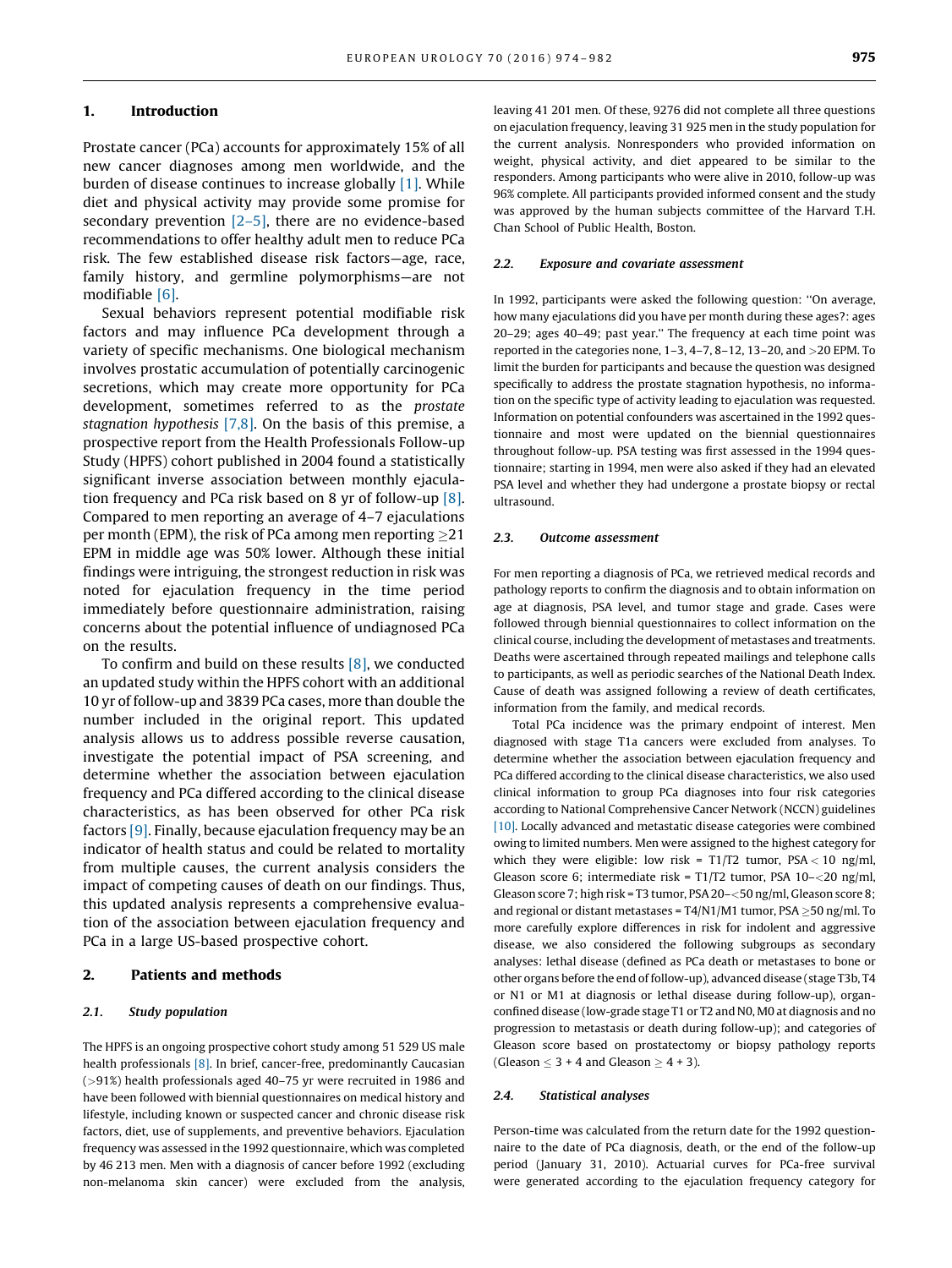age 40–49 yr using the Kaplan-Meier method. Cox proportional hazards models were used to estimate the hazard ratio (HR) and 95% confidence intervals (CI) for total PCa and for each of the clinical subgroups for each ejaculation frequency category. As in the 2004 report [\[8\]](#page-8-0), 4–7 EPM was selected as the reference category as relatively few men reported an average of 0–3 EPM. The top two categories were combined for some analyses owing to small numbers of men in the  $\geq$ 21 EPM group. Ageadjusted and multivariable models were evaluated. Age-adjusted models are adjusted for age in months (as the time scale) and for calendar time. Multivariable models were additionally adjusted for: race (Caucasian, African-America, Asian, other ancestry, missing); family history of PCa (yes/no); vigorous physical activity (quintiles); body mass index (BMI; <21, 21-<23, 23-<25, 25-<27.5, 27.5-<30,  $\geq$ 30 kg/m<sup>2</sup>, missing); height (quintiles); diabetes (yes/no); marital status (married, divorced, other); intake of energy, processed meat, tomato sauce, calcium, alcohol, and  $\alpha$ -linolenic acid (all quintiles); multivitamin use (yes, no, missing); smoking (never, quit  $>10$  yr ago, quit  $\leq 10$  yr ago, current, missing); history of vasectomy (yes/no); and history of PSA testing (yes/no in the previous 2-yr questionnaire cycle). Statistical significance was evaluated based on a  $p$  trend estimated by assigning the minimum frequency for each category. The missing indicator method was used for missing data on most covariates [\[11\]](#page-8-0). All participants had baseline questionnaire data for food frequency, and missing data on nutrients were carried forward from previous reported values. For activity, missing data were assumed to be in the lowest reference category. For height, missing data were assumed to be in the middle category.

#### 2.5. Sensitivity analyses and effect modification

If men with erectile dysfunction have lower ejaculatory frequency and serious comorbidities associated with a higher risk of premature death from other causes, a spurious association between less frequent ejaculation and reduced risk of PCa could result. To address this issue, we performed a sensitivity analysis that excluded men who reported a history of erectile dysfunction, defined as poor or very poor ability to maintain an erection without treatment during the period 1990–1994, as assessed in the 2000 questionnaire. To eliminate a possible effect of undiagnosed disease on ejaculation frequency reported, we also performed analyses that excluded cases diagnosed within the first 4 yr of follow-up. Finally, to address the fact that diagnostic intensity may vary according to ejaculation frequency, we conducted a sensitivity analysis restricted to a PSA-screened subset of men who reported a PSA test before 1994 with follow-up from 1994 to 2010. Stratified analyses were performed to evaluate potential effect modification by age, BMI, and vasectomy status. The statistical significance of effect modification was tested using likelihood ratio tests to compare models with and without interaction terms between the potential effect modifier and ejaculation frequency. All aforementioned analyses were performed using SAS statistical software (release 9.3; SAS Institute, Cary, NC, USA).

#### 2.6. Competing risks analysis

PCa has a long natural history [\[12\]](#page-8-0), is very sensitive to diagnostic intensity [\[13\],](#page-8-0) and is often indolent [\[14\]](#page-8-0). Thus, to better understand the interplay between PCa and deaths due to other causes, we modeled these events jointly using a multistate model in a semi-competing risks framework [\[15\],](#page-8-0) as shown in Supplementary Figure 1. Specifically, we modeled PCa diagnoses as intermediate states and deaths due to PCa or other causes as final states. We grouped men into the four NCCN risk categories described above. Each transition hazard was modeled assuming that hazards are proportional across ejaculation frequency levels. We present results for a simple model using age as the time scale and considering event occurrence by levels of ejaculation frequency reported at age 40–49 yr. We also investigated causes of death across ejaculation frequency categories to better understand the different mortality rates. Analyses were run in R using the mstate package [\[16\].](#page-8-0) For all analyses,  $p < 0.05$  was considered statistically significant.

#### 3. Results

#### 3.1. Baseline characteristics

Ejaculation frequency declined with age. The proportion of men reporting average frequency of  $\geq$  13 EPM was 57% at age 20–29 yr but dropped to 32% at age 40–49 yr. The Spearman correlation between ejaculation frequency as an ordinal variable and ages 20–29 and 40–49 yr was 0.66. Some 40% of men were in the same frequency category for ages 20–29 and 40-49 yr, and 47% of men moved down a single category from age 20–29 yr to age 40–49 yr.

The baseline age-standardized characteristics of the study population  $(n = 31925)$  according to average monthly ejaculation frequency at age 40–49 yr are presented in [Table 1.](#page-3-0) Having had a PSA test by 1994 or by 2008 was not monotonically associated with ejaculation frequency at age 40–49 yr, and the total number of PSA testswas similar across frequency categories. Among 17 093 men who reported an initial elevated PSA, the percentage who subsequently reported prostate biopsy was similar across ejaculation categories. Men reporting  $\geq$  21 EPM who were subsequently diagnosed with PCa were somewhat less likely to undergo radical prostatectomy and more likely to report radiation compared to men reporting lower frequencies.

Overall, associations between the covariates investigated and ejaculation frequency were similar for frequency at age 20–29 yr and in the year before the questionnaire (Supplementary Tables 1 and 2). Although the associations were not monotonic, there was some evidence that men in the highest ejaculation frequency category in the year before the questionnaire were less likely to have had a PSA screening test by 1994 (45.4% vs 52.6%) and by 2008 (87.5% vs 91.8%). However, the associations between covariates and ejaculatory frequency remained similar to those for the overall cohort when analysis was restricted to the subset of 13 405 screened men who reported having had a PSA test in 1994 (Supplementary Table 3).

#### 3.2. Ejaculation frequency and PCa risk

During 480 831 person-years of follow-up, a total of 3839 incident PCa cases were diagnosed. As shown in [Figure 1](#page-4-0), PCa was less frequently diagnosed among men in the higher ejaculation frequency categories. The ageadjusted and multivariable-adjusted HRs according to average monthly ejaculation frequency are presented in [Table 2](#page-5-0). We also present results excluding 10 103 men who reported erectile dysfunction, leaving 21 822 men and 2704 total cases.

Results for total PCa were similar for the age-adjusted and multivariable analyses for all three time points at which ejaculation frequency was assessed, and for the sensitivity analysis excluding men with erectile dysfunction ([Table 2](#page-5-0)).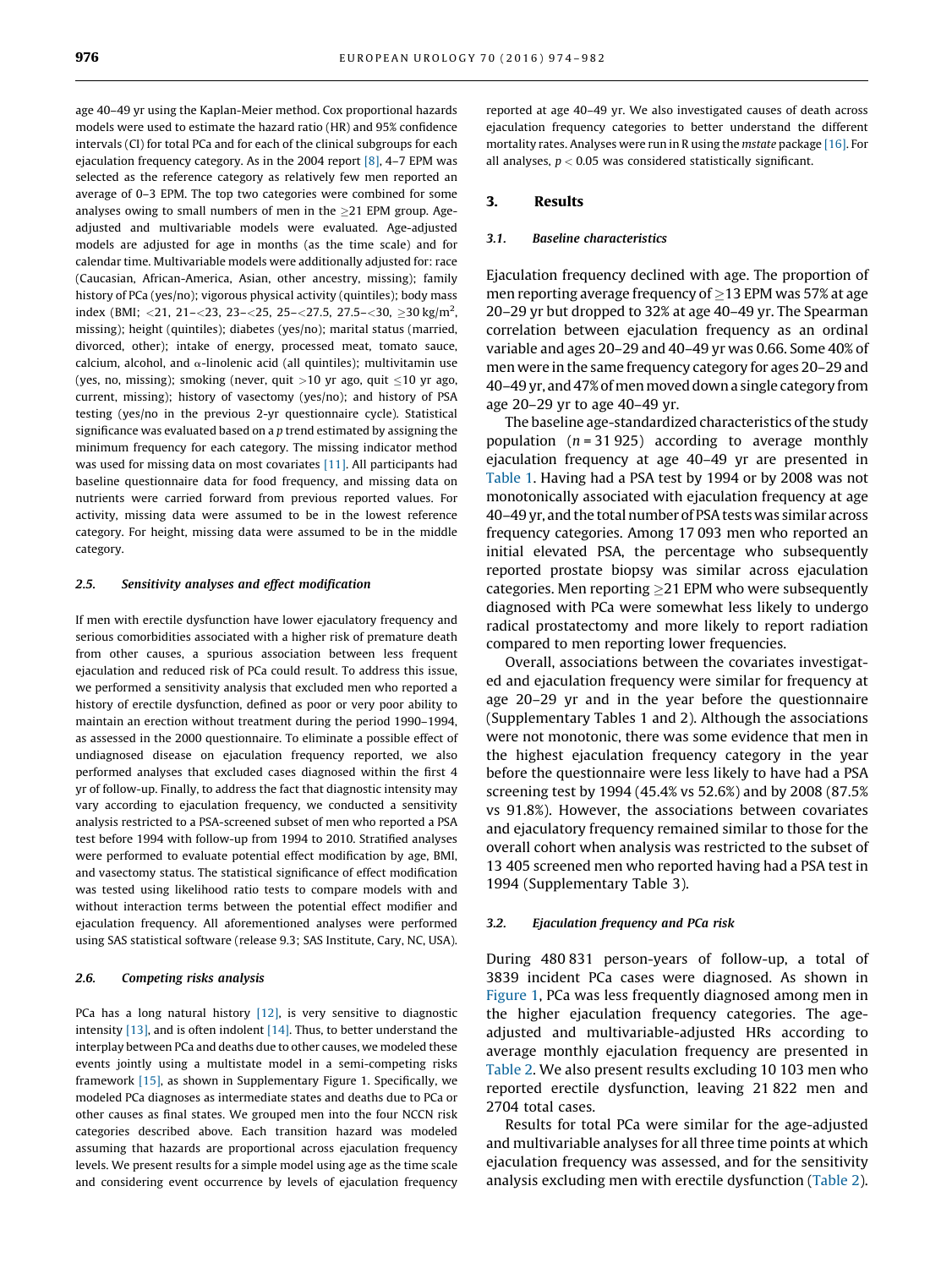|                                                                     | <b>Ejaculation frequency</b> |            |                |            |               |  |  |
|---------------------------------------------------------------------|------------------------------|------------|----------------|------------|---------------|--|--|
|                                                                     | $0-3$ EPM                    | $4-7$ EPM  | 8-12 EPM       | 13-20 EPM  | $\geq$ 21 EPM |  |  |
| Cases $(n)$                                                         | 1713                         | 7812       | 12147          | 7440       | 2813          |  |  |
| Age (yr)                                                            | 59.9 (10.4)                  | 59.1 (9.6) | 58.9(9.1)      | 58.5(8.9)  | 58.0(8.9)     |  |  |
| Height (cm)                                                         | 178 (7)                      | 178 (7)    | 178 (7)        | 178 (7)    | 178 (7)       |  |  |
| Body mass index in 1992 ( $\text{kg/m}^2$ )                         | 25.6(3.6)                    | 25.5(3.3)  | 25.8(3.4)      | 26.0(3.4)  | 26.3(3.7)     |  |  |
| Total activity (MET h/wk)                                           | 31 (35)                      | 33 (38)    | 37 (39)        | 41 (47)    | 42 (46)       |  |  |
| Total calorie intake (kcal/d)                                       | 1847 (583)                   | 1890 (561) | 1923 (576)     | 1968 (590) | 2013 (619)    |  |  |
| Alcohol intake $(g/d)$                                              | 8.4 (12.9)                   | 9.4(13.3)  | 10.4(14.2)     | 11.3(15.3) | 12.2 (17.0)   |  |  |
| Processed meat intake (servings/d)                                  | 0.3(0.4)                     | 0.3(0.4)   | 0.3(0.4)       | 0.3(0.4)   | 0.3(0.4)      |  |  |
| Tomato sauce intake (servings/wk)                                   | 0.9(0.9)                     | 0.9(0.9)   | 0.9(0.9)       | 1.0(1.0)   | 1.0(1.0)      |  |  |
| Calcium intake (mg/d)                                               | 908 (396)                    | 916 (391)  | 909 (389)      | 908 (404)  | 927 (417)     |  |  |
| $\alpha$ -Linolenic acid intake (g/d)                               | 1.0(0.4)                     | 1.1(0.4)   | 1.0(0.4)       | 1.0(0.4)   | 1.0(0.4)      |  |  |
| Divorced                                                            | 4.9                          | 4.1        | 5.1            | 7.8        | 11.8          |  |  |
| Smoked in the past 10 yr                                            | 33.5                         | 37.5       | 38.8           | 39.3       | 39.6          |  |  |
| Self-reported history of syphilis or gonorrhea                      | 1.2                          | 2.6        | $\overline{3}$ | 3.3        | 4.6           |  |  |
| Vasectomy history                                                   | 18.2                         | 25         | 27.6           | 27.2       | 27.9          |  |  |
| Race                                                                |                              |            |                |            |               |  |  |
| White                                                               | 93.4                         | 96.3       | 96.7           | 96.9       | 96.2          |  |  |
| African-American                                                    | 0.6                          | 0.6        | 0.8            | 0.6        | 0.8           |  |  |
| Asian                                                               | $\overline{4}$               | 1.7        | 1.3            | 1.2        | 1.1           |  |  |
| Other                                                               | 2.1                          | 1.3        | 1.2            | 1.4        | 2.0           |  |  |
| Screening behavior                                                  |                              |            |                |            |               |  |  |
| Had physical examination in past 2 yr                               | 67.8                         | 71.3       | 71.1           | 70.7       | 68.9          |  |  |
| Had rectal examination in past 2 yr                                 | 65.4                         | 67.4       | 68.1           | 67.1       | 66.3          |  |  |
| Had PSA test by 1994                                                | 48.2                         | 54.4       | 55.6           | 53.8       | 50.4          |  |  |
| Had PSA test by 2008                                                | 90.9                         | 92.7       | 93.1           | 92.2       | 90.6          |  |  |
| Total periods with PSA test by 2008 $(n)^b$                         | 4.6(2.6)                     | 5.1(2.5)   | 5.1(2.5)       | 4.9(2.6)   | 4.8(2.6)      |  |  |
| Had prostate biopsy after first report of elevated PSA <sup>c</sup> | 47.2                         | 47.4       | 48             | 46.7       | 47.2          |  |  |
| Primary treatment among 3839 cases                                  |                              |            |                |            |               |  |  |
| Cases $(n)$                                                         | 192                          | 1041       | 1509           | 807        | 290           |  |  |
| Radical prostatectomy                                               | 38.4                         | 41.8       | 40.8           | 41.8       | 36.2          |  |  |
| Radiation therapy                                                   | 30.2                         | 31.9       | 34.2           | 34.3       | 39.3          |  |  |
| Hormone therapy                                                     | 8.3                          | 5.9        | 5.7            | 6.6        | 8.4           |  |  |
| Active surveillance/none                                            | 8.4                          | 8.2        | 8.3            | 6.7        | 5.1           |  |  |
| Other                                                               | 2.2                          | 1.6        | 1.8            | 2.9        | 0.7           |  |  |
| Missing treatment information                                       | 12.6                         | 10.6       | 9.3            | 7.7        | 10.2          |  |  |

<span id="page-3-0"></span>Table 1 – Age-standardized characteristics at baseline in 1992 for the 31 925 men from the Health Professionals Follow-up Study according to reported ejaculation frequency at age  $40-49$  yr<sup>a</sup>

EPM = ejaculations per month; MET = metabolic equivalent of task; PSA = prostate-specific antigen.

<sup>a</sup> Data are presented as the age-standardized mean (standard deviation) for continuous variables and the age-standardized percentage for categorical variables. All characteristics except age and primary treatment are age-standardized to the distribution for the full cohort in 1992. Primary treatment is standardized to the age distribution for all prostate cancer cases.

 $<sup>b</sup>$  Number of 2-yr questionnaire cycles in which a PSA test was reported in the previous 2 yr (maximum = 8).</sup>

<sup>c</sup> Among 17 093 men who reported ''elevated PSA''; based only on first report of elevated PSA.

Compared to men with an average monthly frequency of 4–7 ejaculations, men reporting  ${\geq}21$  EPM at ages 20–29 and 40–49 yr and in 1991 had a significantly lower risk of total PCa, with a multivariable-adjusted HR of 0.81 (95% CI 0.72– 0.92), 0.78 (95% CI 0.69–0.89), and 0.76 (95% CI 0.61–0.94), respectively. Trend tests at each time point when excluding men in the lowest ejaculation frequency category, who may be more likely to have serious comorbidities, were similar to results when considering all five categories ( $p < 0.0001$  for ages 20–29 and 40–49 yr,  $p = 0.06$  for 1991).

The absolute PCa incidence rate for frequency at age 20–29 yr was 6.56 cases/1000 person-years for  ${\geq}21$  EPM and 8.95 cases/1000 person-years for 4–7 EPM (incidence rate difference [IRD] 2.39 cases/1000 person-years). For frequency at age 40–49 yr, the absolute rate was 6.74 cases/ 1000 person-years for  $\geq$ 21 EPM and 8.94 cases/1000 person-years for 4–7 EPM (IRD 2.20 cases/1000 personyears). For frequency in the year before the questionnaire,

the rate was 4.49 cases/1000 person-years for  $\geq$ 21 EPM and 8.35 cases/1000 person-years for 4–7 EPM (IRD 3.89 cases/ 1000 person-years).

Men who reported an average frequency of  $\geq$ 21 EPM at both age 20–29 yr and age 40–49 yr experienced the same risk reduction for total PCa as men in the highest EPM category at age 40–49 yr (HR 0.78, 95% CI 0.68–0.90). The association appeared to be driven by frequency at age 40–49 yr when frequency at both time points was included in the same model. Compared to men with 4–7 EPM, the HR for men with  $\geq$ 13 EPM at age 40–49 yr was 0.85 (95% CI 0.76–0.94;  $p = 0.005$  for trend) after adjusting for frequency at age 20–29 yr. The HR for  $\geq$ 13 EPM compared to 4–7 EPM at age 20–29 yr was 0.95 (95% CI 0.83–1.08;  $p = 0.30$  for trend) after adjusting for frequency at age 40–49 yrs. However, the correlation between frequencies at different time points makes it challenging to completely disentangle the associations.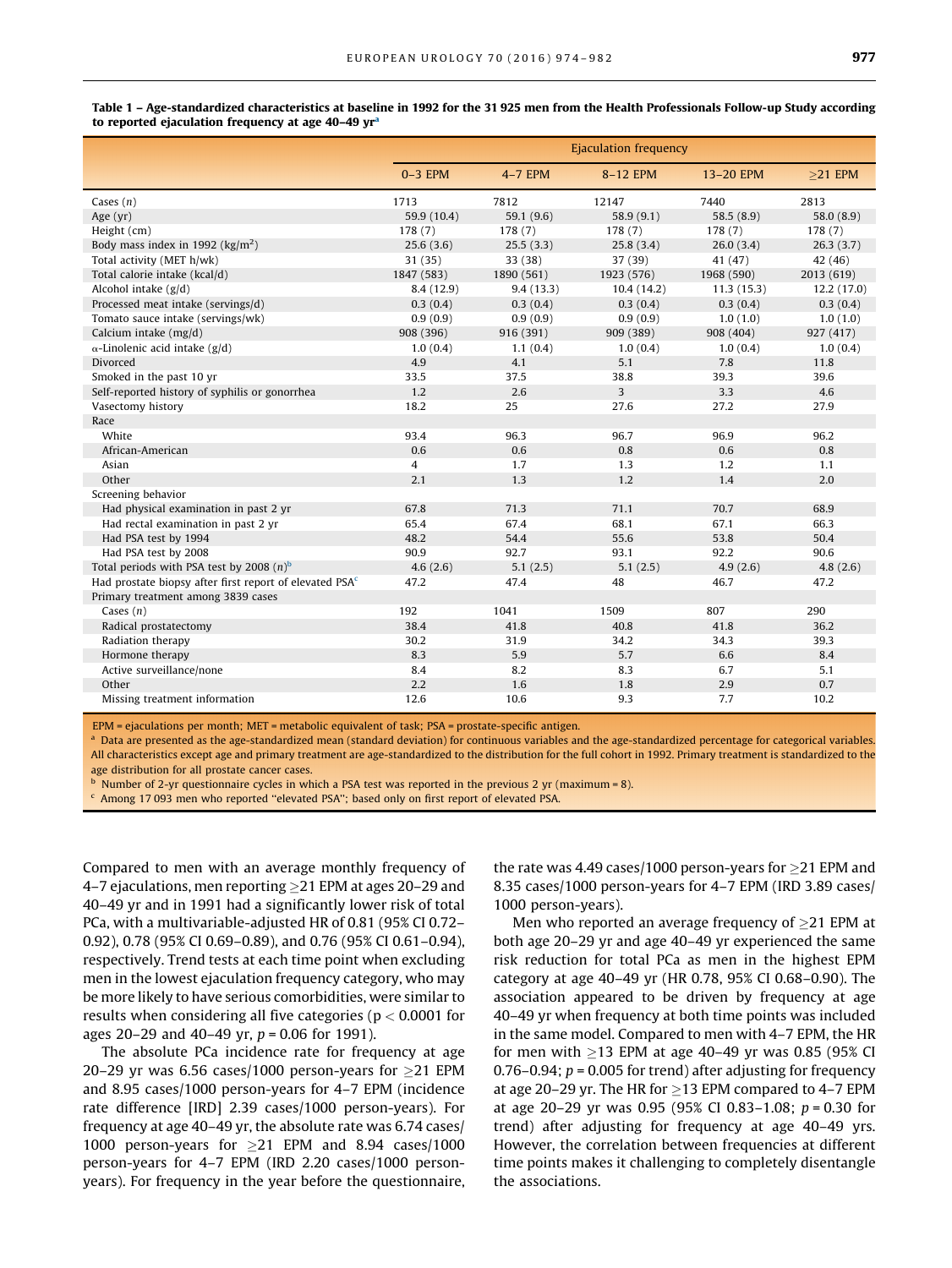<span id="page-4-0"></span>

Fig. 1 – Kaplan-Meier curve for prostate cancer–free survival according to ejaculation frequency category for age 40–49 yr (1992–2010). (A) Plot over the full prostate cancer–free survival range. (B) Magnified plot for a restricted survival range. EPM = ejaculations per month.

According to the four NCCN risk groups, 1585 cases had localized low-risk PCa, 1493 had localized intermediate-risk disease, 604 had localized high-risk PCa, and 157 patients had evidence of regional or distant metastases at diagnosis. Information on clinical disease characteristics was missing for 434 (11%) men, who were classified in the two lowest risk categories depending on whether their PCa diagnosis occurred after a PSA test ( $n = 336$ ; 21.2% of the localized low-risk group) or in the absence of a PSA test ( $n = 98$ ; 6.6% of the localized intermediate-risk group). For all three time periods,  $\geq$ 13 EPM was associated with a significantly lower risk (25–28%) of low-risk PCa in comparison to 4–7 EPM ([Table 3](#page-5-0)). Ejaculation frequency at age 20–29 yr was also significantly associated with intermediate-risk PCa (p = 0.0003), with a 27% reduction for  $\geq$ 13 versus 4–7 EPM.

Ejaculation frequency at any time point was not significantly associated with diagnosis of high-risk PCa or regional/distant metastases. However, for age 20–29 yr there was a suggestion of an inverse association between ejaculation frequency and local/distant metastases (HR 0.89, 95% CI 0.68–1.15;  $p = 0.07$  for  $\geq$ 13 vs 4–7 EPM).

The risk of both organ-confined and low-grade PCa was significantly lower for  $\geq$ 13 compared to 4–7 EPM for all three time periods ([Table 4\)](#page-6-0). For high-grade PCa, there was a suggestion of higher risk for men in the lowest frequency category at age 20–29 yr (HR 1.32, 95% CI 0.91–1.92) and age 40–49 yr (HR 1.38, 95% CI 1.03–1.86). However, there was some evidence that higher ejaculation frequency in the year before questionnaire distribution is associated with higher risk of advanced PCa (HR 1.37, 95% CI 1.00-1.86) or lethal PCa (HR 1.48, 95% CI 1.02–2.15), but the trend tests were only marginally significant ( $p$  values 0.11 for advanced and 0.05 for lethal PCa). When we excluded men diagnosed within the first 4 yr of follow-up to address the impact of undiagnosed disease or early symptoms on the results, the associations for  $\geq$ 13 versus 4–7 EPM were attenuated for both advanced PCa (HR 1.15, 95% CI 0.79–1.69;  $p = 0.36$  for trend) and lethal PCa (HR 1.19, 95% CI 0.73-1.94;  $p = 0.33$ for trend; data not shown).

Sensitivity analyses, including analyses excluding men diagnosed with PCa in the first 4 yr of follow-up and analyses restricted to a screened cohort, produced results similar to the overall findings (Supplementary Material and Supplementary Tables 4 and 5). Several stratified analyses were conducted to explore potential effect modifiers. Results stratified by age at baseline, age at diagnosis, BMI at diagnosis, and history of vasectomy provided no evidence that any of these factors modified the association between ejaculation frequency and PCa risk (data not shown).

#### 3.3. Competing causes of death

Because ejaculation frequency may be an indicator of health status, we fitted the multistate model in Supplementary Figure 1 to examine PCa incidence over time across the four NCCN risk groups and the cumulative incidence of lethal PCa in light of other causes of death. None of the ejaculation categories was significantly associated with changes in PCaspecific survival after diagnosis, but categories for the lowest (0–3 EPM) and highest ( $\geq$ 13 EPM) frequency had a higher risk of other-cause mortality (Supplementary Tables 6 and 7). However, the predicted probability of events over time for men who were cancer-free at age 50 yr (Supplementary Fig.) shows that the reduction in PCa risk in the highest category cannot be fully explained by death from other causes. Additional details on the results from this analysis are included in the Supplementary Material.

#### 4. Discussion

The results of this prospective cohort study involving 31 925 men, 18 yr of follow-up, and 3839 PCa cases offer additional evidence of a role for ejaculation frequency in the etiology of PCa, particularly for low-risk disease.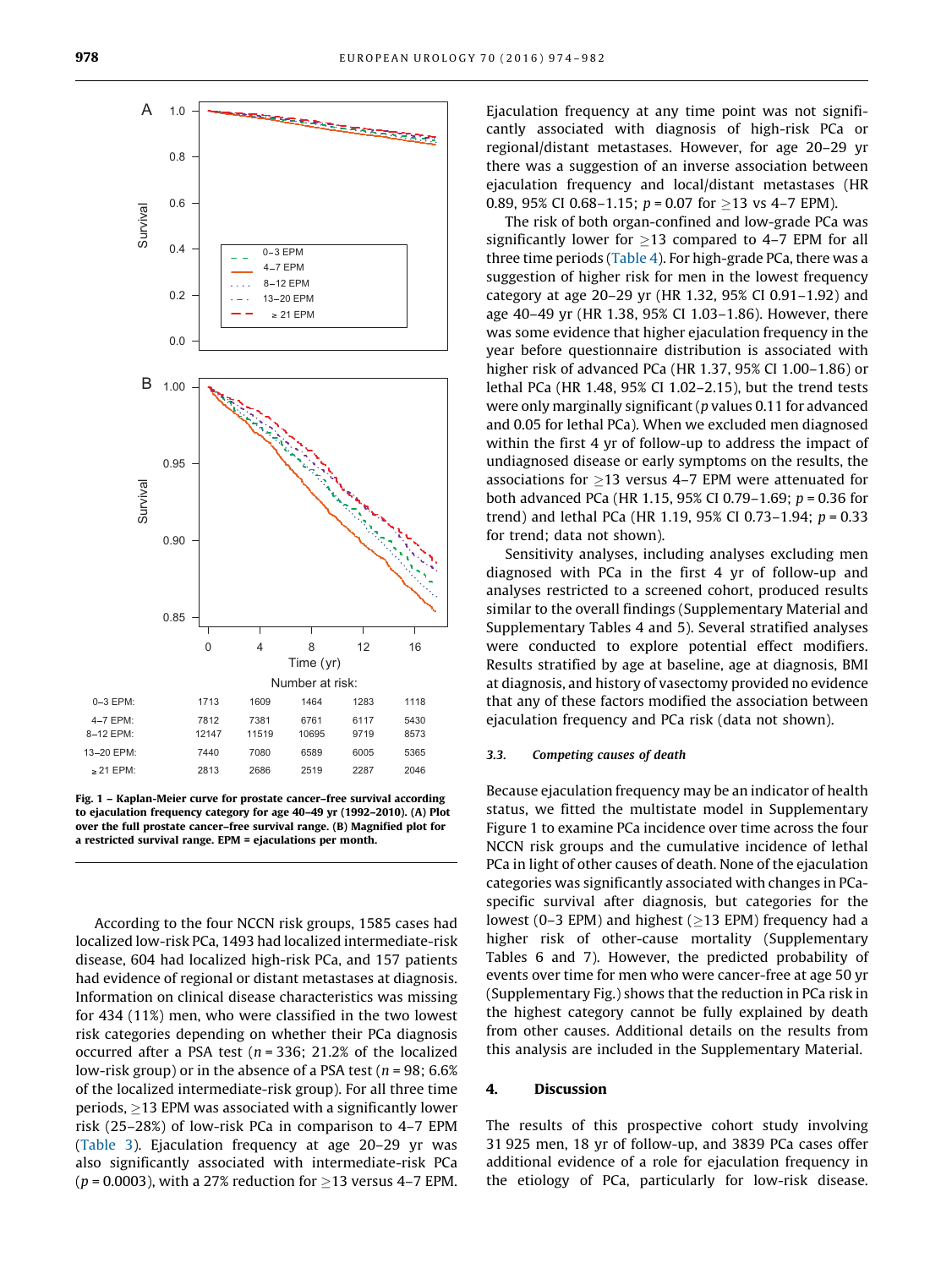|                                  | Ejaculation frequency |           |                                    |                                                       |                     |                |                     |                |
|----------------------------------|-----------------------|-----------|------------------------------------|-------------------------------------------------------|---------------------|----------------|---------------------|----------------|
|                                  | $0-3$ EPM             | $4-7$ EPM | 8-12 EPM                           | 13-20 EPM                                             | $>21$ EPM           | <i>p</i> trend | $>13$ EPM           | <i>p</i> trend |
| Age 20-29 yr                     |                       |           |                                    |                                                       |                     |                |                     |                |
| Cases $(n)$                      | 137                   | 438       | 1208                               | 1303                                                  | 753                 |                | 2056                |                |
| Age-adjusted HR (95% CI)         | $0.97(0.80 - 1.17)$   | 1.00      | $1.03(0.92 - 1.15)$                | $0.92(0.83 - 1.03)$                                   | $0.80(0.71-0.90)$   | ${<}0.0001$    | $0.87(0.79-0.97)$   | 0.0001         |
| Age-adjusted no-ED HR (95% CI)   | $0.90(0.70-1.15)$     | 1.00      | $0.98(0.86-1.12)$                  | $0.89(0.78-1.01)$                                     | $0.78(0.67-0.89)$   | ${<}0.0001$    | $0.84(0.75-0.96)$   | 0.0009         |
| MV HR (95% CI)                   | $0.99(0.81 - 1.19)$   | 1.00      | $1.03(0.92-1.14)$ 0.92 (0.82-1.02) |                                                       | $0.81(0.72-0.92)$   | ${<}0.0001$    | $0.88(0.79-0.97)$   | 0.0002         |
| MV no-ED HR (95% CI)             | $0.91(0.71 - 1.17)$   | 1.00      | $0.99(0.86 - 1.13)$                | $0.90(0.78-1.02)$                                     | $0.80(0.69 - 0.92)$ | ${<}0.0001$    | $0.86(0.76 - 0.97)$ | 0.002          |
| Age 40-49 yr                     |                       |           |                                    |                                                       |                     |                |                     |                |
| Cases $(n)$                      | 192                   | 1041      | 1509                               | 807                                                   | 290                 |                | 1097                |                |
| Age-adjusted HR (95% CI)         | $0.87(0.74 - 1.01)$   | 1.00      | $0.91(0.84 - 0.98)$                | $0.80(0.72 - 0.87)$                                   | $0.77(0.67-0.87)$   | < 0.0001       | $0.79(0.72 - 0.86)$ | < 0.0001       |
| Age-adjusted no-ED HR (95% CI)   | $0.91(0.75 - 1.11)$   | 1.00      | $0.93(0.85-1.02)$                  | $0.80(0.72-0.89)$                                     | $0.80(0.68 - 0.93)$ | ${<}0.0001$    | $0.80(0.72 - 0.88)$ | < 0.0001       |
| MV HR (95% CI)                   | $0.88(0.76 - 1.03)$   | 1.00      | $0.90(0.83 - 0.98)$                | $0.80(0.73-0.88)$                                     | $0.78(0.69-0.89)$   | < 0.0001       | $0.80(0.73 - 0.87)$ | < 0.0001       |
| MV no-ED HR (95% CI)             | $0.91(0.75 - 1.11)$   | 1.00      | $0.93(0.84-1.02)$                  | $0.81(0.72 - 0.90)$                                   | $0.82(0.70-0.96)$   | 0.0006         | $0.81(0.73 - 0.90)$ | 0.0002         |
| Year before questionnaire (1991) |                       |           |                                    |                                                       |                     |                |                     |                |
| Cases $(n)$                      | 1293                  | 1299      | 831                                | 322                                                   | 94                  |                | 416                 |                |
| Age-adjusted HR (95% CI)         | $1.03(0.95 - 1.11)$   | 1.00      | $0.95(0.87-1.04)$                  | $0.90(0.80 - 1.02)$                                   | $0.73(0.59-0.90)$   | 0.0004         | $0.86(0.76-0.96)$   | 0.002          |
| Age-adjusted no-ED HR (95% CI)   | $1.06(0.96 - 1.17)$   | 1.00      | $0.96(0.87 - 1.06)$                | $0.91(0.80-1.05)$                                     | $0.71(0.56 - 0.90)$ | 0.0005         | $0.86(0.76 - 0.97)$ | 0.002          |
| MV HR (95% CI)                   | $1.05(0.97-1.13)$     | 1.00      | $0.96(0.87 - 1.05)$                | $0.93(0.82 - 1.05)$                                   | $0.76(0.61 - 0.94)$ | 0.001          | $0.89(0.79 - 0.99)$ | 0.004          |
| MV no-ED HR (95% CI)             | $1.07(0.97-1.19)$     | 1.00      |                                    | $0.96(0.87-1.06)$ $0.94(0.82-1.08)$ $0.74(0.58-0.94)$ |                     | 0.002          | $0.89(0.78 - 1.01)$ | 0.007          |

<span id="page-5-0"></span>Table 2 – Hazard ratio for incidence of total prostate cancer among 31 925 men in the Health Professionals Follow-up Study according to reported ejaculation frequency in different time periods<sup>a</sup>

EPM = ejaculations per month; HR = hazard ratio; CI = confidence interval; ED = erectile dysfunction; MV = multivariate.

<sup>a</sup> Age-adjusted models are adjusted for age in months and calendar time. Multivariate models are additionally adjusted for: race; family history of prostate cancer; vigorous physical activity (quintiles); body mass index (six categories); height (quintiles); diabetes; marital status; intake of energy, processed meat, tomato sauce, calcium, alcohol, and  $\alpha$ -linolenic acid (all quintiles); multivitamin use; smoking (never, quit >10 yr ago, quit  $\leq$ 10 yr ago, current); history of vasectomy; and history of PSA testing. No-ED models exclude men who reported poor or very poor ability to have and maintain an erection in the time period 1990–1994, for which analyses include 21 822 participants and 2704 prostate cancer events.

The absolute difference in PCa rate between  $\geq$ 21 and 4–7 EPM was 2.39 cases/1000 person-years for frequency at age 20–29 yr, 2.20 cases/1000 person-years for frequency at age 40–49 yr, and 3.89 cases/1000 person-years for frequency in the year before questionnaire distribution.

An initial report published in 2004 for this cohort found that more frequent ejaculation was related to a lower risk of total PCa, with strongest associations for higher frequency in the year before questionnaire distribution  $[8]$ . With an additional decade of follow-up, we demonstrate that

| Table 3 – Hazard ratio for prostate cancer by disease severity among 31 925 men in the Health Professionals Follow-up Study according to |  |
|------------------------------------------------------------------------------------------------------------------------------------------|--|
| reported ejaculation frequency at different times <sup>a,b</sup>                                                                         |  |

|                             | $0-3$ EPM      |                     | $4-7$ EPM |              | 8-12 EPM |                     | $>13$ EPM |                     | <i>p</i> value |
|-----------------------------|----------------|---------------------|-----------|--------------|----------|---------------------|-----------|---------------------|----------------|
|                             | Cases          | <b>MV HR</b>        | Cases     | <b>MV HR</b> | Cases    | <b>MV HR</b>        | Cases     | <b>MV HR</b>        | for trend      |
|                             | (n)            | (95% CI)            | (n)       | (95% CI)     | (n)      | (95% CI)            | (n)       | (95% CI)            |                |
| Age 20-29 yr                |                |                     |           |              |          |                     |           |                     |                |
| Low-risk disease            | 40             | $0.84(0.59 - 1.18)$ | 160       | $1.00$ (Ref) | 407      | $0.91(0.75-1.09)$   | 687       | $0.75(0.63 - 0.89)$ | 0.0006         |
| Intermediate-risk disease   | 39             | $0.85(0.60 - 1.20)$ | 156       | $1.00$ (Ref) | 390      | $0.88(0.73 - 1.06)$ | 664       | $0.73(0.61 - 0.88)$ | 0.0003         |
| High-risk disease           | 43             | $0.99(0.70-1.39)$   | 142       | $1.00$ (Ref) | 435      | $1.13(0.93 - 1.36)$ | 775       | $1.00(0.84 - 1.20)$ | 0.46           |
| Regional/distant metastases | 28             | $1.20(0.77 - 1.87)$ | 70        | $1.00$ (Ref) | 186      | $1.01(0.77 - 1.33)$ | 320       | $0.89(0.68 - 1.15)$ | 0.07           |
| Age 40-49 vr                |                |                     |           |              |          |                     |           |                     |                |
| Low-risk disease            | 65             | $0.95(0.72 - 1.23)$ | 347       | $1.00$ (Ref) | 502      | $0.88(0.77-1.01)$   | 335       | $0.72(0.61 - 0.83)$ | < 0.0001       |
| Intermediate-risk disease   | 52             | $0.70(0.52 - 0.94)$ | 363       | $1.00$ (Ref) | 579      | $0.99(0.87 - 1.13)$ | 401       | $0.83(0.72 - 0.96)$ | 0.11           |
| High-risk disease           | 39             | $1.13(0.80 - 1.61)$ | 160       | $1.00$ (Ref) | 217      | $0.85(0.69 - 1.04)$ | 188       | $0.89(0.72 - 1.11)$ | 0.17           |
| Regional/distant metastases | $\overline{7}$ | $0.61(0.27-1.35)$   | 44        | $1.00$ (Ref) | 55       | $0.85(0.57-1.27)$   | 51        | $0.96(0.64 - 1.45)$ | 0.65           |
| <b>Year before</b>          |                |                     |           |              |          |                     |           |                     |                |
| questionnaire (1991)        |                |                     |           |              |          |                     |           |                     |                |
| Low-risk disease            | 365            | $1.05(0.91 - 1.21)$ | 446       | $1.00$ (Ref) | 303      | $0.94(0.81 - 1.09)$ | 135       | $0.75(0.62 - 0.92)$ | 0.002          |
| Intermediate-risk disease   | 432            | $1.01(0.89 - 1.16)$ | 481       | $1.00$ (Ref) | 325      | $1.00(0.87 - 1.15)$ | 157       | $0.89(0.74 - 1.07)$ | 0.27           |
| High-risk disease           | 232            | $1.18(0.96 - 1.45)$ | 180       | $1.00$ (Ref) | 129      | $1.20(0.95-1.50)$   | 63        | $1.12(0.84 - 1.51)$ | 0.94           |
| Regional/distant metastases | 72             | $0.94(0.64 - 1.38)$ | 48        | $1.00$ (Ref) | 15       | $0.59(0.33 - 1.07)$ | 22        | $1.82(1.07-3.10)$   | 0.19           |

EPM = ejaculations per month; MV = multivariate; HR = hazard ratio; CI = confidence interval; PSA = prostate-specific antigen.

<sup>a</sup> Risk groups are based on National Comprehensive Cancer Network guidelines. Men were assigned to the highest category for which they were eligible: low risk = T1/T2 tumor, PSA <10 ng/ml, Gleason score 6; intermediate risk = T1/T2 tumor, PSA 10–<20 ng/ml, Gleason score 7; High risk = T3 tumor, PSA level 20–<50 ng/ml, Gleason score 8; regional or distant metastases = T4/N1/M1 tumor, PSA >50 ng/ml.

<sup>b</sup> Age-adjusted models are adjusted for age in months and calendar time. Multivariate models are additionally adjusted for: race; family history of prostate cancer; vigorous physical activity (quintiles); body mass index (six categories); height (quintiles); diabetes; marital status; intake of energy, processed meat, tomato sauce, calcium, alcohol, and  $\alpha$ -linolenic acid (all quintiles); multivitamin use; smoking (never, quit >10 yrs ago, quit  $\leq$ 10 yrs ago, current); history of vasectomy; and history of PSA testing.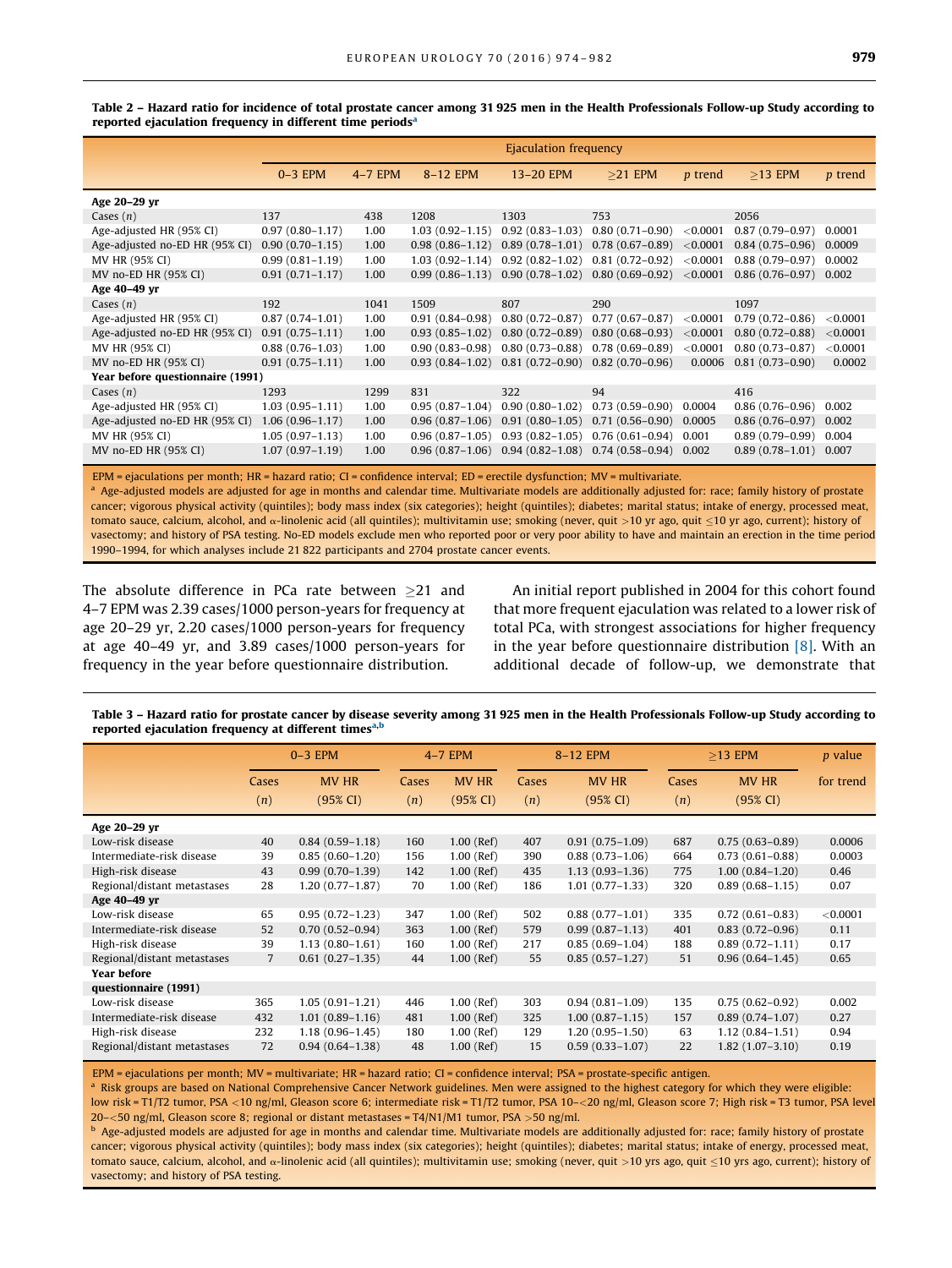|                                | Ejaculation frequency |                     |           |              |          |                     |           |                     |                |
|--------------------------------|-----------------------|---------------------|-----------|--------------|----------|---------------------|-----------|---------------------|----------------|
|                                | $0-3$ EPM             |                     | $4-7$ EPM |              | 8-12 EPM |                     | $>13$ EPM |                     | <i>p</i> value |
|                                | Cases                 | <b>MV HR</b>        | Cases     | <b>MV HR</b> | Cases    | <b>MV HR</b>        | Cases     | <b>MV HR</b>        | for trend      |
|                                | (n)                   | (95% CI)            | (n)       | (95% CI)     | (n)      | (95% CI)            | (n)       | (95% CI)            |                |
| Age 20-29 yr                   |                       |                     |           |              |          |                     |           |                     |                |
| Low grade ( $GS \leq 3 + 4$ )  | 76                    | $0.88(0.68 - 1.13)$ | 283       | $1.00$ (Ref) | 785      | $1.00(0.87 - 1.15)$ | 1364      | $0.86(0.76 - 0.98)$ | 0.006          |
| High grade ( $GS \geq 4 + 3$ ) | 39                    | $1.32(0.91-1.92)$   | 93        | $1.00$ (Ref) | 244      | $1.00(0.78 - 1.27)$ | 451       | $0.93(0.74 - 1.16)$ | 0.08           |
| Organ-confined                 | 98                    | $1.04(0.82 - 1.30)$ | 309       | $1.00$ (Ref) | 877      | $1.04(0.91 - 1.18)$ | 1508      | $0.89(0.78 - 1.00)$ | 0.0008         |
| Advanced                       | 21                    | $0.79(0.48 - 1.29)$ | 72        | $1.00$ (Ref) | 156      | $0.87(0.65 - 1.15)$ | 268       | $0.80(0.62 - 1.05)$ | 0.23           |
| Lethal                         | 14                    | $0.63(0.35-1.14)$   | 57        | $1.00$ (Ref) | 113      | $0.83(0.60 - 1.14)$ | 200       | $0.82(0.60 - 1.10)$ | 0.71           |
| Age 40-49 yr                   |                       |                     |           |              |          |                     |           |                     |                |
| Low grade ( $GS \leq 3 + 4$ )  | 106                   | $0.76(0.62 - 0.93)$ | 689       | $1.00$ (Ref) | 1010     | $0.90(0.82 - 0.99)$ | 703       | $0.76(0.68 - 0.85)$ | < 0.0001       |
| High grade ( $GS \geq 4 + 3$ ) | 57                    | $1.38(1.03 - 1.86)$ | 197       | $1.00$ (Re)  | 318      | $1.01(0.85 - 1.21)$ | 255       | $0.99(0.82 - 1.19)$ | 0.23           |
| Organ-confined                 | 132                   | $0.86(0.71-1.03)$   | 749       | $1.00$ (Ref) | 1126     | $0.93(0.84 - 1.02)$ | 785       | $0.78(0.71 - 0.86)$ | < 0.0001       |
| Advanced                       | 33                    | $0.98(0.67 - 1.44)$ | 146       | $1.00$ (Ref) | 185      | $0.83(0.66 - 1.03)$ | 153       | $0.85(0.67 - 1.07)$ | 0.16           |
| Lethal                         | 24                    | $0.95(0.61 - 1.49)$ | 107       | $1.00$ (Ref) | 133      | $0.83(0.64 - 1.08)$ | 120       | $0.95(0.73 - 1.24)$ | 0.78           |
| <b>Year before</b>             |                       |                     |           |              |          |                     |           |                     |                |
| questionnaire (1991)           |                       |                     |           |              |          |                     |           |                     |                |
| Low grade ( $GS \leq 3 + 4$ )  | 778                   | $1.04(0.94 - 1.15)$ | 869       | $1.00$ (Ref) | 587      | $0.97(0.87 - 1.08)$ | 274       | $0.82(0.72 - 0.95)$ | 0.003          |
| High grade ( $GS \geq 4 + 3$ ) | 284                   | $1.08(0.91 - 1.29)$ | 264       | $1.00$ (Ref) | 180      | $1.07(0.88 - 1.30)$ | 99        | $1.13(0.89 - 1.43)$ | 0.68           |
| Organ-confined                 | 901                   | $1.08(0.98 - 1.18)$ | 952       | $1.00$ (Ref) | 648      | $1.00(0.90 - 1.11)$ | 291       | $0.82(0.72 - 0.94)$ | 0.0008         |
| Advanced                       | 211                   | $0.99(0.79 - 1.22)$ | 157       | $1.00$ (Ref) | 88       | $0.98(0.75 - 1.28)$ | 61        | $1.37(1.00-1.86)$   | 0.11           |
| Lethal                         | 169                   | $0.95(0.74 - 1.22)$ | 114       | $1.00$ (Ref) | 60       | $1.01(0.74-1.39)$   | 41        | $1.48(1.02 - 2.15)$ | 0.05           |

<span id="page-6-0"></span>Table 4 – Multivariable prostate cancer incidence by disease severity among 31 925 men in the Health Professionals Follow-up Study according to reported ejaculation frequency at different times<sup>a</sup>

EPM = ejaculations per month; MV = multivariable; HR = hazard ratio; CI = confidence interval; GS = Gleason score.

a Organ-confined disease: stage T1/2N0M0 at diagnosis that did not progress to metastasis or death during the follow-up period. Advanced disease: stage T3b/4 or N1 or M1 at diagnosis or prostate cancer death or distant metastasis during follow-up. Lethal disease: prostate cancer death or metastases to bone or other organs before the end of the follow-up period.

ejaculation frequency at three different time points during adulthood is associated with statistically significant modest reductions in risk of total PCa. The association with frequency at age 20–29 yr became more pronounced with additional follow-up, while the associations with frequency at age 40–49 yr and in the year before the questionnaire remained statistically significant but were somewhat attenuated. Taken together with the fact that strong inverse associations remained after excluding men diagnosed in the first 4 yr of follow-up, the updated results are unlikely to be strongly influenced by the effects of undiagnosed disease on ejaculation frequency.

Importantly, our findings were robust to adjustment for time-varying factors such as BMI, physical activity, and diet that differed with ejaculation frequency and that have also been associated with PCa and its progression [\[5\],](#page-8-0) as well as other factors associated with PCa risk in this cohort. Because men in the higher ejaculation frequency categories had some exposure patterns that might put them at higher risk of morbidity and mortality due to other causes—higher BMI, greater alcohol consumption, and more frequent history of smoking and sexually transmitted infections—we were concerned that the reduction in PCa risk we observed in this group might be attributable to premature death from other causes among men who may have had undiagnosed PCa. Thus, a strength of our study is the consideration of a model for semi-competing risks. From this model, the increase in risk of death by age 80 yr among men with the lowest ejaculation frequency is 3.8%, while the reduction in PCa risk is 2.2%. By comparison, men reporting  $\geq$ 13 EPM have an

increase of only 1.8% in the risk of dying from other causes by age 80 yr, while their decrease in PCa risk is 3.8%. Thus, in both cases the reduction in PCa risk may be partly explained by premature death due to other causes, but the reduction among men reporting high ejaculation frequency seemingly cannot be explained by this effect alone.

Several important limitations of our study should be noted. Ascertainment of the exposure relied on reporting of sexual activity in the past. This may introduce measurement error, particularly in the reporting of frequency at age 20–29 yr. However, the use of an anonymized questionnaire may have resulted in more accurate reporting of sexual behaviors than a one-on-one interview [\[17\]](#page-8-0). Previous studies suggest that the validity of data on sensitive information is further improved by: (1) an understanding among participants that their data will be kept confidential, most likely true in this large ongoing cohort in which men had already responded to at least one and potentially two previous questionnaires; and (2) the avoidance of implying a ''normal'' response category [\[18\]](#page-8-0). Most importantly, however, the data were collected prospectively, preventing differential misclassification (ie, recall bias). Thus, our results can be considered conservative estimates of the true association.

While the utilization of a large prospective study has numerous advantages, the clinical information available for men at the time of their PCa diagnosis is more limited than in clinical settings. Thus, we are not able to distinguish very low-risk disease from low-risk disease in subgroup analyses. The abundance of data on potential confounders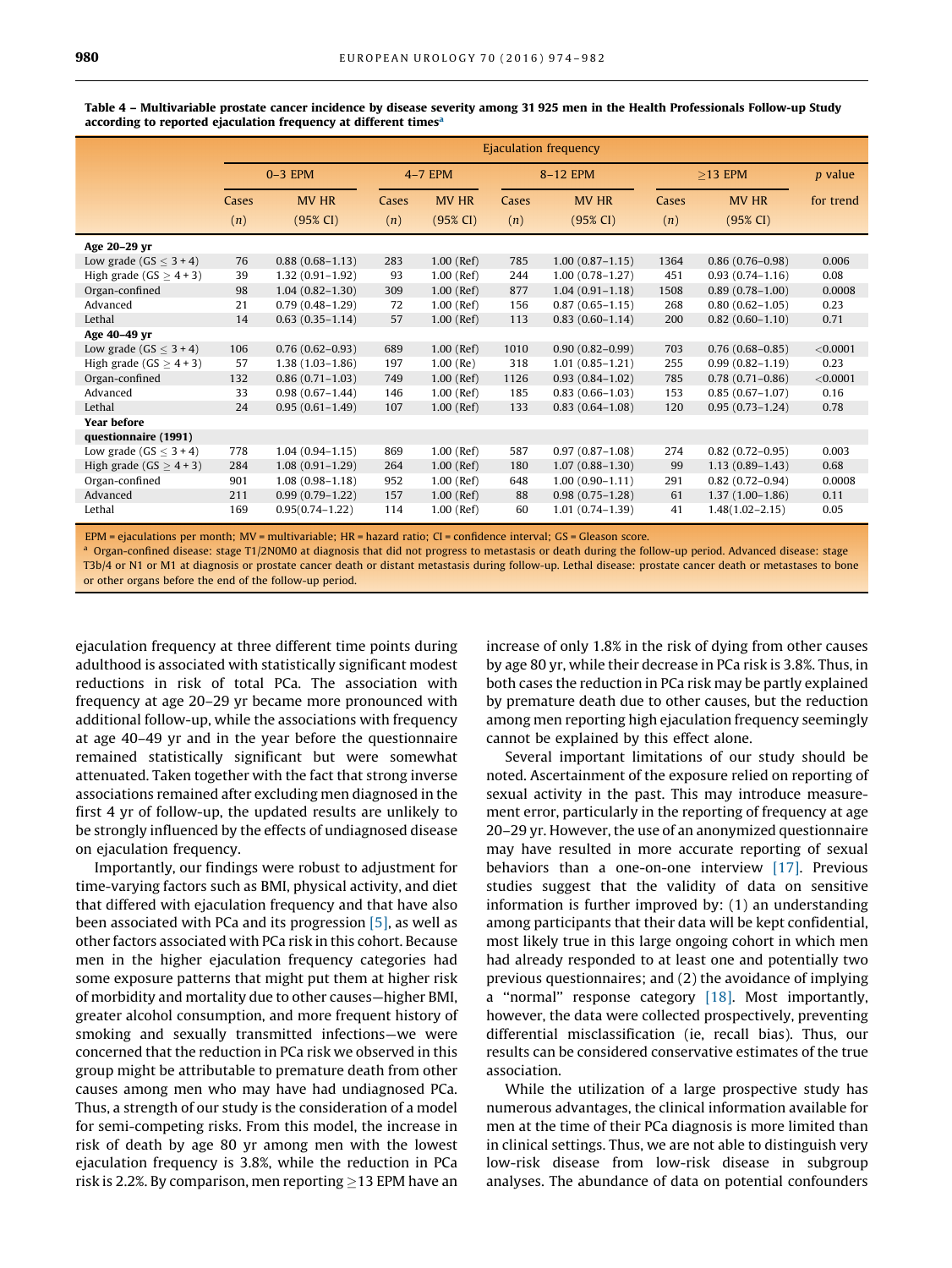is an advantage of working within the well-annotated HPFS cohort, but we still cannot rule out residual confounding by other lifestyle factors. Furthermore, our cohort consisted primarily of Caucasian men and the frequency of ejaculation may vary across populations. However, the results may still be generalizable to other men, as we would not expect a true biological association between ejaculation frequency and PCa to differ by race or ethnicity.

The literature exploring the role of sexual activity in the etiology of PCa is inconsistent [\[7,19–30\].](#page-8-0) Previous studies are primarily retrospective case-control studies, raising concerns about recall bias, especially given that erectile dysfunction, ejaculatory dysfunction, and decreased libido are common consequences of both PCa and its treatment [\[31,32\].](#page-8-0) Moreover, few previous studies have considered ejaculation frequency per se, with most utilizing proxies of sexual activity, such as age at first marriage, marital status, number of sexual partners, and number of children. Few previous studies have examined associations according to tumor grade or stage despite their particular importance for PCa; spurious associations with more favorable disease may result from confounding by early detection. We do, in fact, find that the inverse association with overall PCa is driven by low-risk disease, which could indicate that more sexually active men might undergo less screening and follow-up testing. This alternative explanation for our findings is especially plausible given the potential resulting side effects of PCa and its treatment on sexual function. However, PSA screening history and biopsy utilization after elevated PSA were quite similar across the ejaculation frequency categories. Moreover, the results were consistent even when we restricted the analysis to a screened cohort and PSA history was taken into account. Nonetheless, we cannot rule out residual confounding by screening or postscreening biopsy behaviors.

Our results identified suggestive but not statistically significant associations between higher ejaculation frequency in the year before the questionnaire and both advanced and lethal PCa. However, the findings appear to be driven by men diagnosed in the period immediately following the questionnaire. The attenuated association in sensitivity analyses excluding men diagnosed in the first 4 yr of follow-up, together with the fact that these suggestive positive associations were only found for ejaculation frequency in the year before the questionnaire distribution and not at younger ages, is consistent with men with undiagnosed aggressive PCa experiencing symptoms that promoted more frequent ejaculation. While we are not aware of any literature supporting ejaculation for relief of PCa symptoms, it nonetheless seems unlikely that these suggestive associations with advanced and lethal disease reflect causality.

In addition to the prostate stagnation hypothesis [\[7\]](#page-8-0), a number of mechanisms have been proposed to explain an inverse association between ejaculation frequency and PCa. More frequent ejaculation may influence the function of peripheral-zone epithelial cells, hindering the metabolic switch from citrate secretion to citrate oxidation known to occur early in prostate tumorigenesis [\[33\]](#page-8-0). Alternatively,

more frequent ejaculation may reduce the development of prostatic intraluminal crystalloids, which have been associated with higher risk of PCa [\[34,35\]](#page-8-0). Higher ejaculatory frequency may be linked to lowering of psychological tension and central sympathetic nervous system suppression, which could dampen the stimulation of prostate epithelial cell division [\[36\].](#page-8-0) Given the lack of modifiable risk factors identified for PCa to date, the specific biological mechanisms underlying these associations are worthy of further investigation.

## 5. Conclusions

This large prospective study provides the strongest evidence to date of a beneficial role of ejaculation in prevention of PCa, a disease for which relatively little is understood about etiology generally and knowledge of modifiable risk factors is particularly scant. The results are robust to adjustment for many dietary, lifestyle, and screening behaviors, but additional work on the underlying biological mechanisms should be undertaken to corroborate these findings given the potential for residual confounding. More frequent ejaculation in the absence of risky sexual behaviors could represent an important means of reducing the profound medical costs and physical and psychological side effects of unnecessary diagnosis and treatment of low-risk tumors, even though it appears to be less strongly associated with aggressive disease.

Author contributions: Jennifer R. Rider had full access to all the data in the study and takes responsibility for the integrity of the data and the accuracy of the data analysis.

Study concept and design: Rider, Mucci, Giovannucci. Acquisition of data: Rider, Wilson, Mucci, Giovannucci. Analysis and interpretation of data: Rider, Wilson, Sinnott, Mucci, Giovannucci. Drafting of the manuscript: Rider, Wilson. Critical revision of the manuscript for important intellectual content: Rider, Wilson, Sinnott, Kelly, Mucci, Giovannucci. Statistical analysis: Rider, Wilson, Sinnott, Kelly. Obtaining funding: Giovannucci. Administrative, technical, or material support: None. Supervision: Mucci, Giovannucci. Other: None.

Financial disclosures: Jennifer R. Rider certifies that all conflicts of interest, including specific financial interests and relationships and affiliations relevant to the subject matter or materials discussed in the manuscript (eg, employment/affiliation, grants or funding, consultancies, honoraria, stock ownership or options, expert testimony, royalties, or patents filed, received, or pending), are the following: None.

Funding/Support and role of the sponsor: The Health Professionals Follow-Up Study is supported in part by grants UM1 CA167552, P01 CA055075, P01 CA133891, and P01 CA141298. Jennifer R. Rider, Kathryn M. Wilson, and Lorelei A. Mucci are supported by Prostate Cancer Foundation Young Investigator Awards. The sponsors played no role in the study.

Acknowledgments: We are grateful to the participants and staff of the Health Professionals Follow-up Study for their valuable contributions. In addition, we would like to thank the following state cancer registries for